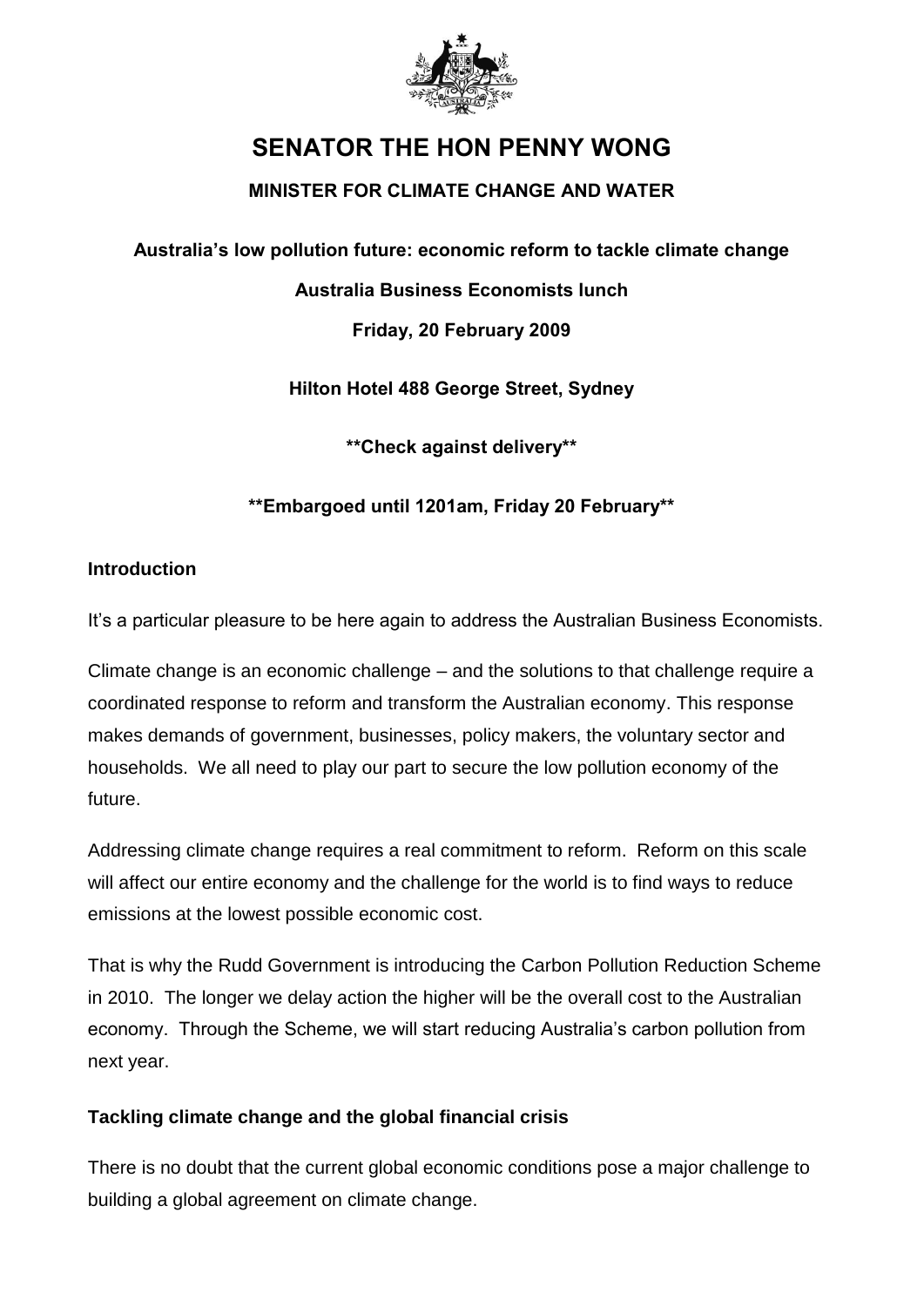Recent developments in the international economy have been dramatic and fast moving. Major economies around the world, including many of our trading partners, have moved into a serious downturn.

Australia is not immune from this global crisis.

But we cannot allow the global financial crisis to weaken our determination to address the very real and long-term threat that climate change poses.

Deferring action at this point would increase investment uncertainty at precisely the wrong time.

Like the response to the global financial crisis, our responses to climate change will require coordinated action among a large number of the world's economies.

Further, in these times of economic uncertainty, it is even more important that we put in place policy responses that reduce our emissions at the lowest possible cost and in the most economically efficient way.

That is why we have chosen to implement a cap-and-trade emissions trading scheme – the Rudd Government's Carbon Pollution Reduction Scheme.

Cap-and-trade addresses the failure to impose a price on the emission of greenhouse gases into the atmosphere. Carbon pollution is a classic example of an environmental externality, no doubt very familiar to members of this audience. For too long, the costs of climate change imposed on the community have not been taken into account in investment, production and consumption decisions.

At its core, the Carbon Pollution Reduction Scheme creates a price signal which will drive incentives for businesses, governments and consumers. For the first time in Australia we will create a market which will drive reductions in carbon pollution. This will be a powerful mechanism to change the way we allocate resources throughout the economy.

The Carbon Pollution Reduction Scheme will open up new industries that will be the key to sustained prosperity in a carbon constrained world. The economic modelling undertaken by the Australian Treasury demonstrated that reducing our carbon pollution will see the renewable energy industry grow to 30 times its current size by 2050, creating new jobs in solar, wind and geothermal technologies.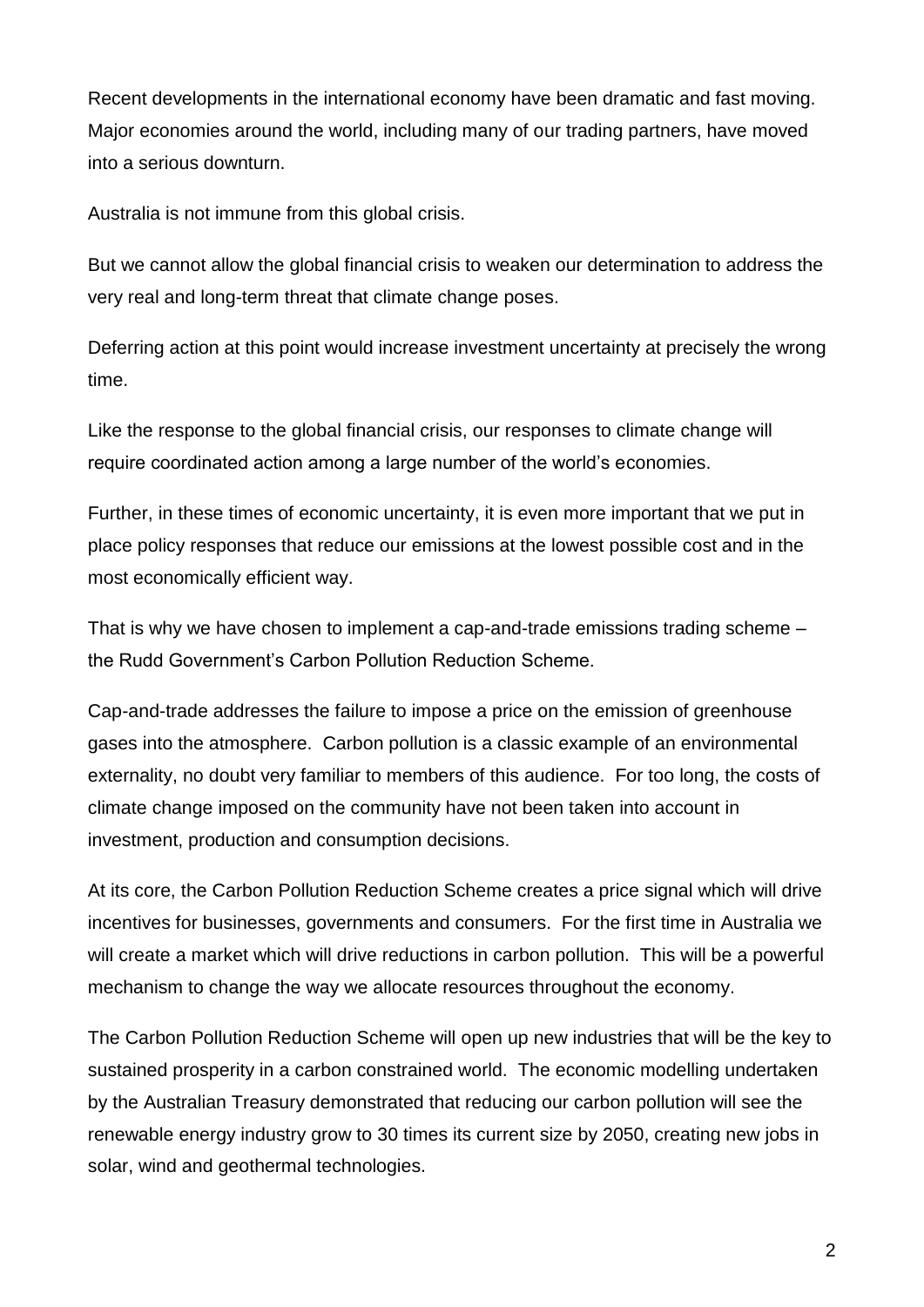Given recent global market turbulence, it is reasonable to consider what lessons we must bring to the task of designing an emissions trading scheme.

Tackling climate change demands that we build the low pollution economy of the future. We need a robust vehicle to drive the scale of investment required to achieve this economic transformation.

The Government remains of the view that a cap-and-trade market mechanism is that vehicle. Consistent with the Government's broader philosophy on markets, the Government has set out a range of measures in the Carbon Pollution Reduction Scheme to guard against manipulation and market instability, including banking and borrowing, international linkages, and careful market design and oversight arrangements.

The Government maintains the view that the introduction of a carbon price is essential to drive the necessary investment that will move Australia to the low pollution economy of the future.

The Government considers other emissions reduction policy mechanisms to be inferior when compared to cap-and-trade emissions trading.

The development of a robust and well regulated carbon market provides a solid framework and strong incentives to unleash the creativity and talent of Australian businesses in a way which cannot be achieved by regulation alone.

It will inspire companies to find new and innovative ways to reduce their emissions and spur investment in new, low emission technologies.

#### **Alternative policy responses**

In December last year, the Prime Minister launched the Government's Carbon Pollution Reduction Scheme White Paper. The White Paper outlines the final design of the Carbon Pollution Reduction Scheme and decisions on other significant climate change programs. The exposure draft legislation for the Scheme will be released in the very near future and we will seek the support of the Opposition and minor parties to pass the Scheme through Parliament this year.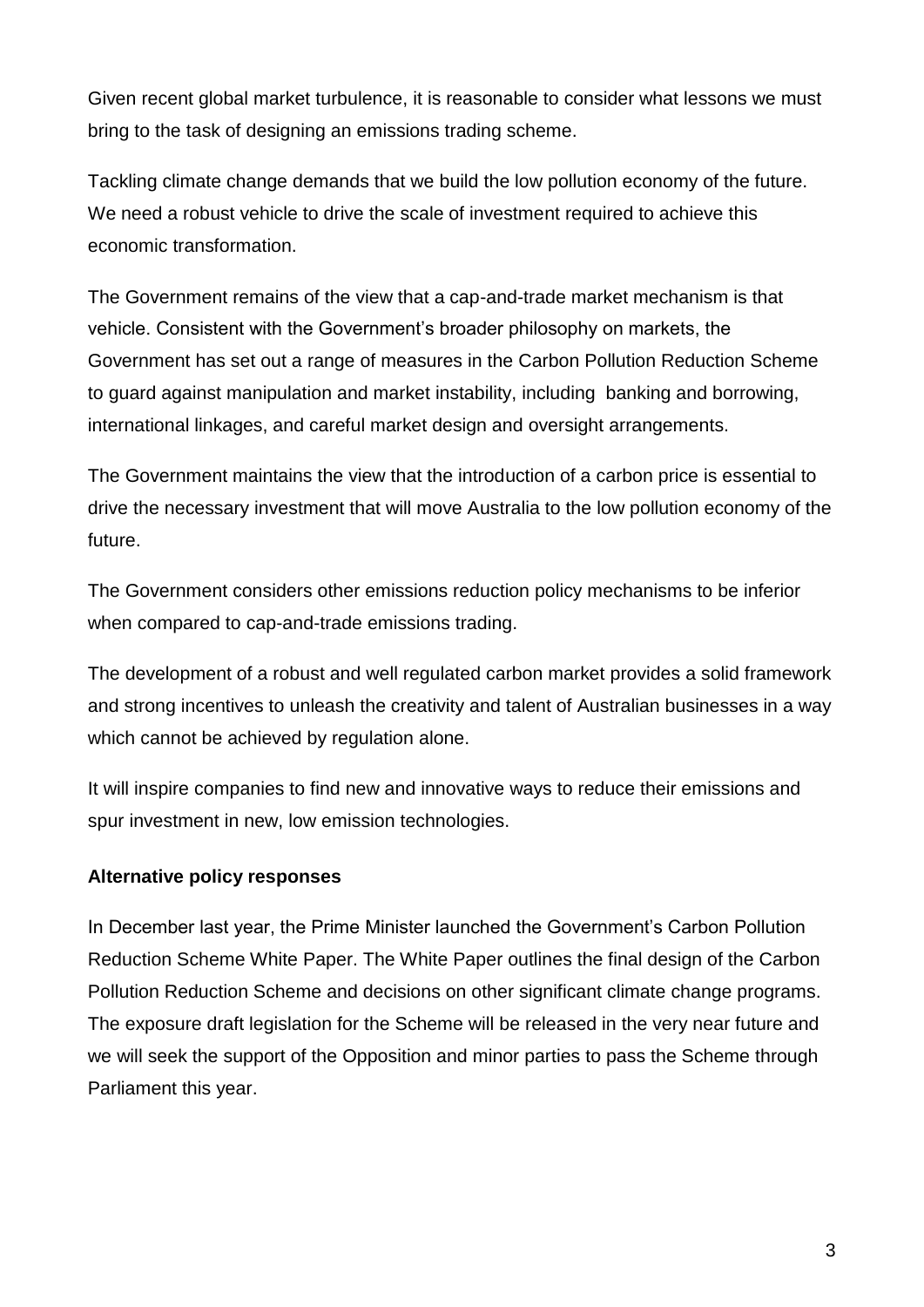The benefits of the cap and trade approach that underpins the Carbon Pollution Reduction Scheme have been well traversed in numerous reviews over several years, by governments of every stripe. Indeed, the former Government issued a series of discussion papers - as long ago as 1999 - setting out the key features of an Australian emissions trading scheme.

So we have long known this is the path we need to take.

Unfortunately, it has taken until now for a Government in Australia to embark on that path and demonstrate the commitment required to legislate an emissions trading scheme.

Despite the steady accumulation of evidence that emissions trading will deliver lowest cost and the most economically efficient reductions in carbon pollution, some commentators have recently called on the Government to switch course and adopt a different policy mechanism.

Let me be absolutely clear: our Government remains undeterred in our determination to implement the Carbon Pollution Reduction Scheme because we know it is the economically responsible course of action for Australia.

Let us remind ourselves again of why this is the case.

First, the cap provides a clear and transparent means of delivering a quantitative target. It is inevitable that international and domestic action will be framed by the ultimate objective to reduce carbon pollution. A cap and trade system can provide this certainty. The other major approaches to reduce carbon pollution – such as carbon taxes or regulation cannot. In other words, with policy mechanisms other than cap-and-trade, there is no way to guarantee emissions will actually be reduced.

Second, enabling trade in pollution permits ensures carbon pollution reductions occur at the lowest cost. Trade allows the market to find the lowest cost abatement opportunities, and allows the carbon price to flex with economic activity. While a carbon tax can theoretically provide the same outcome, it relies on governments to decide on the appropriate price to meet a given outcome. As economists, you will understand that Governments simply do not have this information.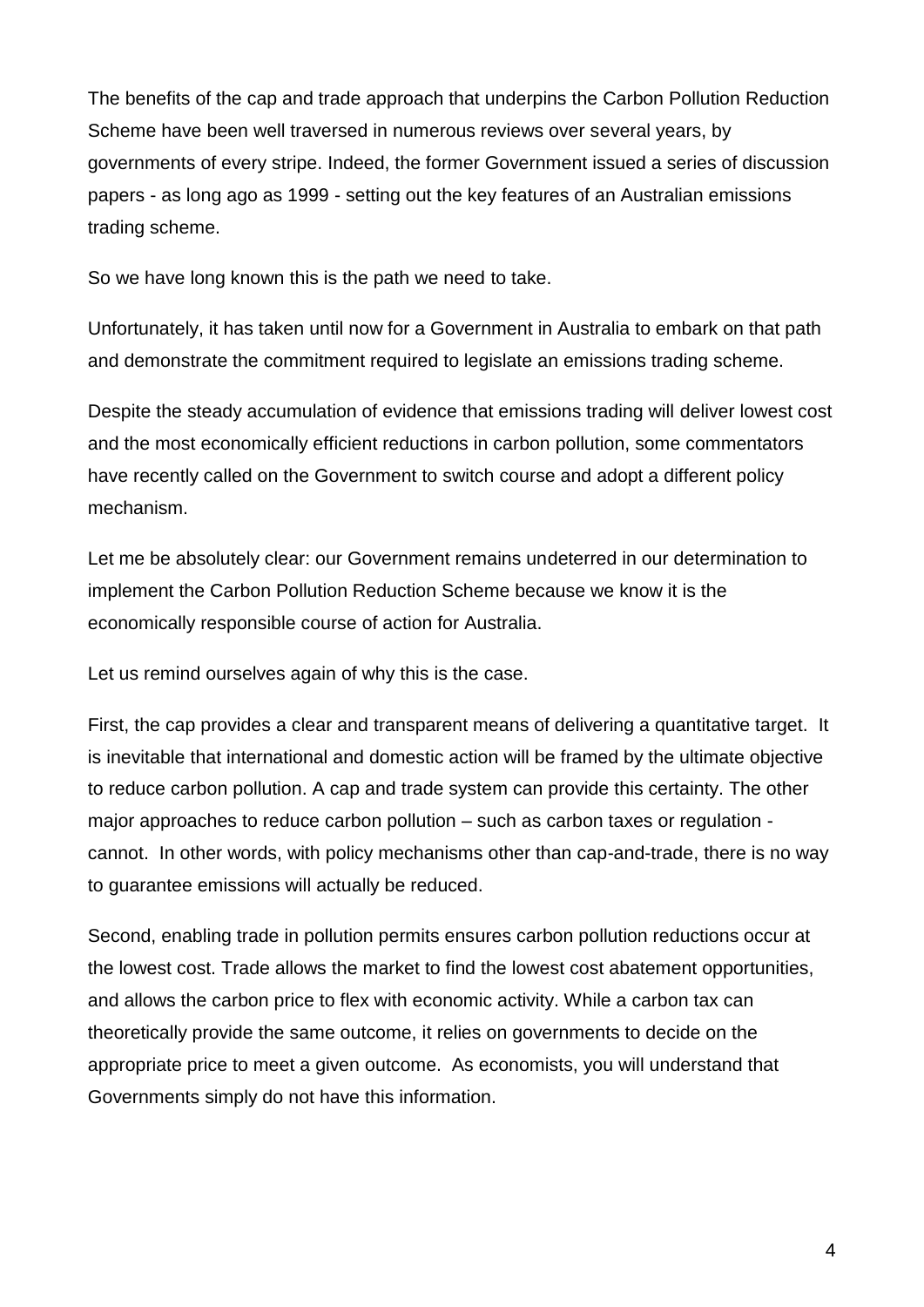Third, the creation of a predictable carbon market provides a means for business to manage carbon risk. Other arrangements leave business open to abrupt and unpredictable changes in policy which undermine investment certainty.

And finally, for all the reasons I have just outlined, cap-and-trade is emerging as the dominant response internationally, opening up opportunities for linking of carbon pollution reduction efforts. Emissions trading will be central to global efforts to reduce carbon pollution. A carbon tax or regulatory mechanism would take not allow Australia to take advantage of emerging international economic opportunities.

Australia cannot afford to be left behind, and indeed has a key national interest in moving forward with sensible and deliberate action.

Despite the desperate cries of the Coalition's climate change sceptics, in Australia, the time for debate is drawing to a close. We must now take the responsible course of action and start reducing our emissions. Under the Carbon Pollution Reduction Scheme, Australia will start reducing emissions from next year.

#### **Initiatives without economic reform**

In a recent speech to the Young Liberals Convention, the Leader of the Opposition outlined a set of measures including storing carbon in soil, revegetation, biochar, improved energy efficiency for buildings and investment in new energy technologies.

These technologies and actions have the potential to make a valid contribution to the task of reducing Australia's carbon pollution, but Mr Turnbull unfortunately continues to equivocate on how he would actually drive the take-up of these activities.

Despite strongly supporting a cap-and-trade scheme when he was Environment Minister and continued support for emissions trading up until last year, Mr Turnbull still refuses to indicate whether the Coalition will support the Carbon Pollution Reduction Scheme.

Mr Turnbull has let emissions trading become the elephant in the Coalition party room.

Indeed, Mr Turnbull's prevarication on the CPRS can only be explicable in terms of Liberal Party leadership tensions, because it is certainly inexplicable in terms of good policy.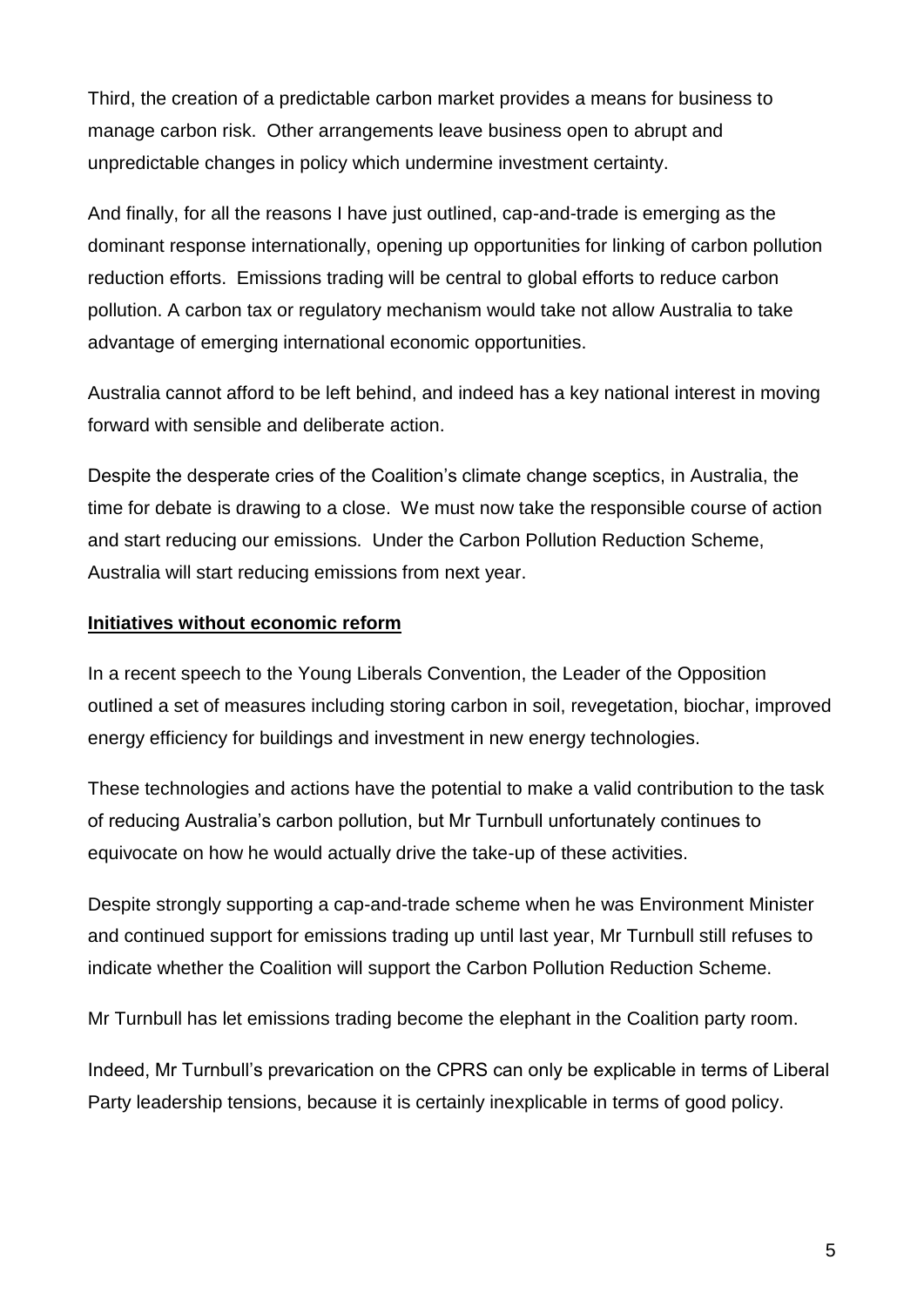And just this week, we have seen the Opposition's spokesman on emissions trading talking up the merits of a carbon tax over emissions trading.

That is to say that senior members of the Coalition are considering a new tax that cannot guarantee reductions in Australia's carbon pollution as a alternative to supporting the Government's Carbon Pollution Reduction Scheme that will reduce Australia's emissions from next year.

The initiatives outlined in Mr Turnbull's speech to the Young Liberals conference contain no policy detail, no costings and - most importantly - they contain no central mechanism to achieve the carbon pollution reductions Mr Turnbull talks about. Having held the position of Environment Minister, Mr Turnbull knows that emissions reductions don't occur simply by taking about them.

Unfortunately, as I have said, the Liberals' response to climate change is a proxy for the Party's leadership tensions.

The Liberals know they can no longer afford to be seen to be climate change sceptics, but the reality is that sceptics are still running the Liberal agenda. And despite his long standing support for cap and trade, Mr Turnbull hasn't demonstrated the ability to rein in these sceptics.

So rather than actually support a policy that will really deal with climate change, they release decoy policies to create the impression they are serious.

The carbon tax is a perfect decoy. It is not going to happen. Andrew Robb and his sceptic friends know it is not going to happen, so it is perfectly safe for them to promote it.

Likewise, the measures Mr Turnbull announced enable him to talk the talk on climate change, without taking any leadership to override the sceptics on his frontbench.

Mr Turnbull argues that the land-based emissions reduction measures he has proposed could deliver 150 mega tonnes of abatement a year by 2020.

It is important to note here that Mr Turnbull talks about some technologies, such as biochar that – while promising – have not yet been proven at scale anywhere in the world.

It goes without saying that we all want biochar to be a success story and that's why the Government continues to invest heavily in researching new technologies.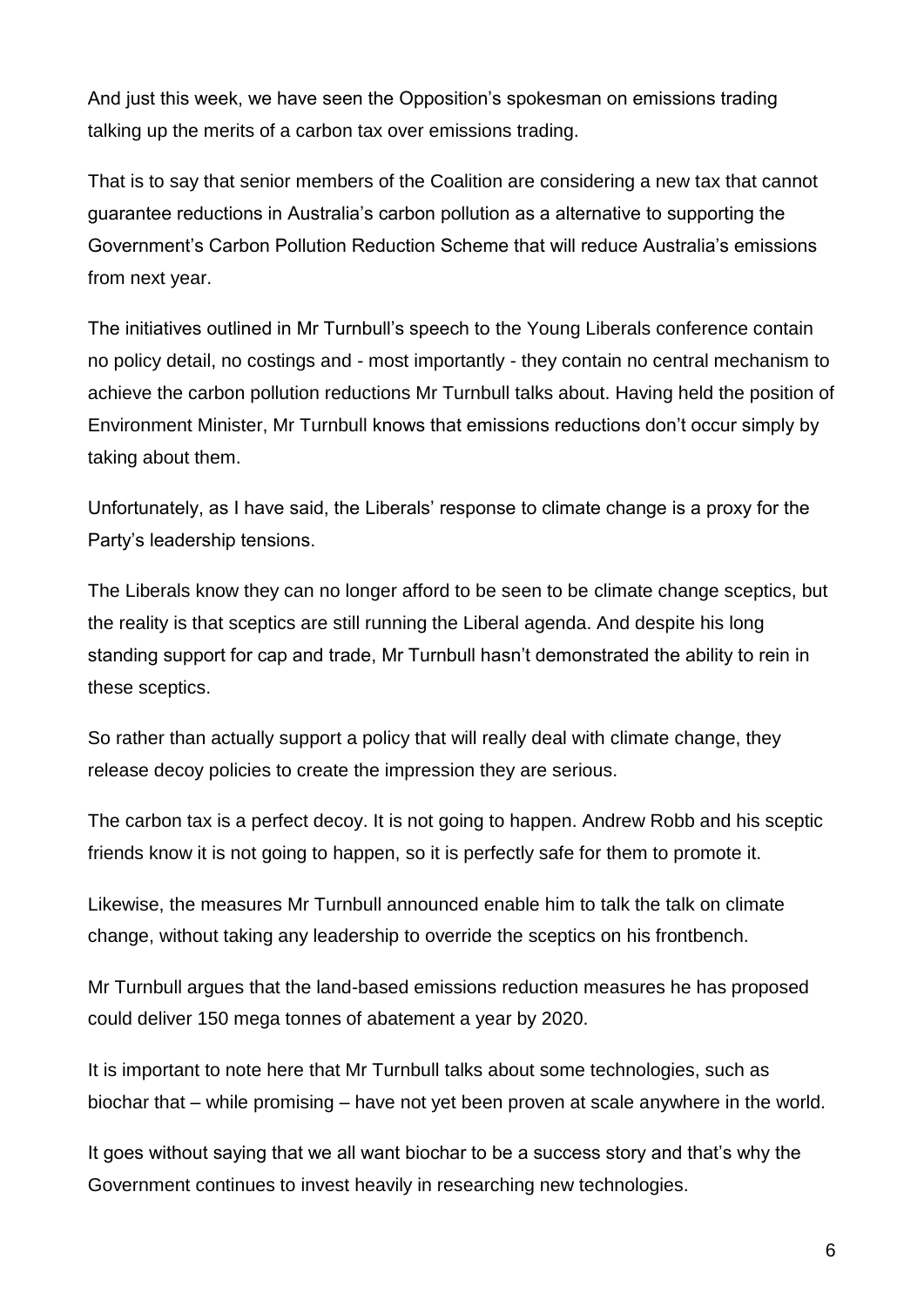But if biochar doesn't stack up and we had to rely solely on reforestation to achieve 150 megatonnes of abatement per year by 2020, we would need start now with an unprecedented tree planting exercise.

Based on moderate calculations, Mr Turnbull's policy would require planting trees covering half the land mass of Tasmania - every year - for the next ten years.

Even if we put aside the enormity of the task Mr Turnbull is proposing, it is very difficult to believe he could be serious about such a large scale transformation of the Australian landscape, given the strong objections to planting carbon forest sinks within his own Coalition.

So once again, this is a decoy – a decoy designed to cover Mr Turnbull's tracks as he attempts to crabwalk away from a real answer on climate change.

What Australia needs is a coherent and practical strategy to address climate change. We need to move beyond piecemeal responses and put in place an economic transformation that can move Australia to the low pollution economy of the future.

That is why our Govenrment is getting on with the job of introducing the Carbon Pollution Reduction Scheme.

#### **The Carbon Pollution Reduction Scheme**

I would like to spend a short while outlining some of the main aspects of the Scheme.

The Carbon Pollution Reduction Scheme has ambitious targets and a wide scope covering the majority of Australia's carbon emissions – around 75 per cent – across sectors including stationary energy, transport, fugitive emissions, industrial processes and waste.

The majority of permits will be auctioned from the start of the scheme, and we propose to move over time to full auctioning of permits. Importantly, the Australian Government has committed all funds raised by the sale of pollution permits to help households and business adjust to the Scheme.

The Government proposes a combination of firm scheme caps, set five years in advance, with a gateway extending 10 years beyond the cap to provide markets with a degree of certainty on future caps. The Scheme caps and national targets will play an important role in determining future carbon prices.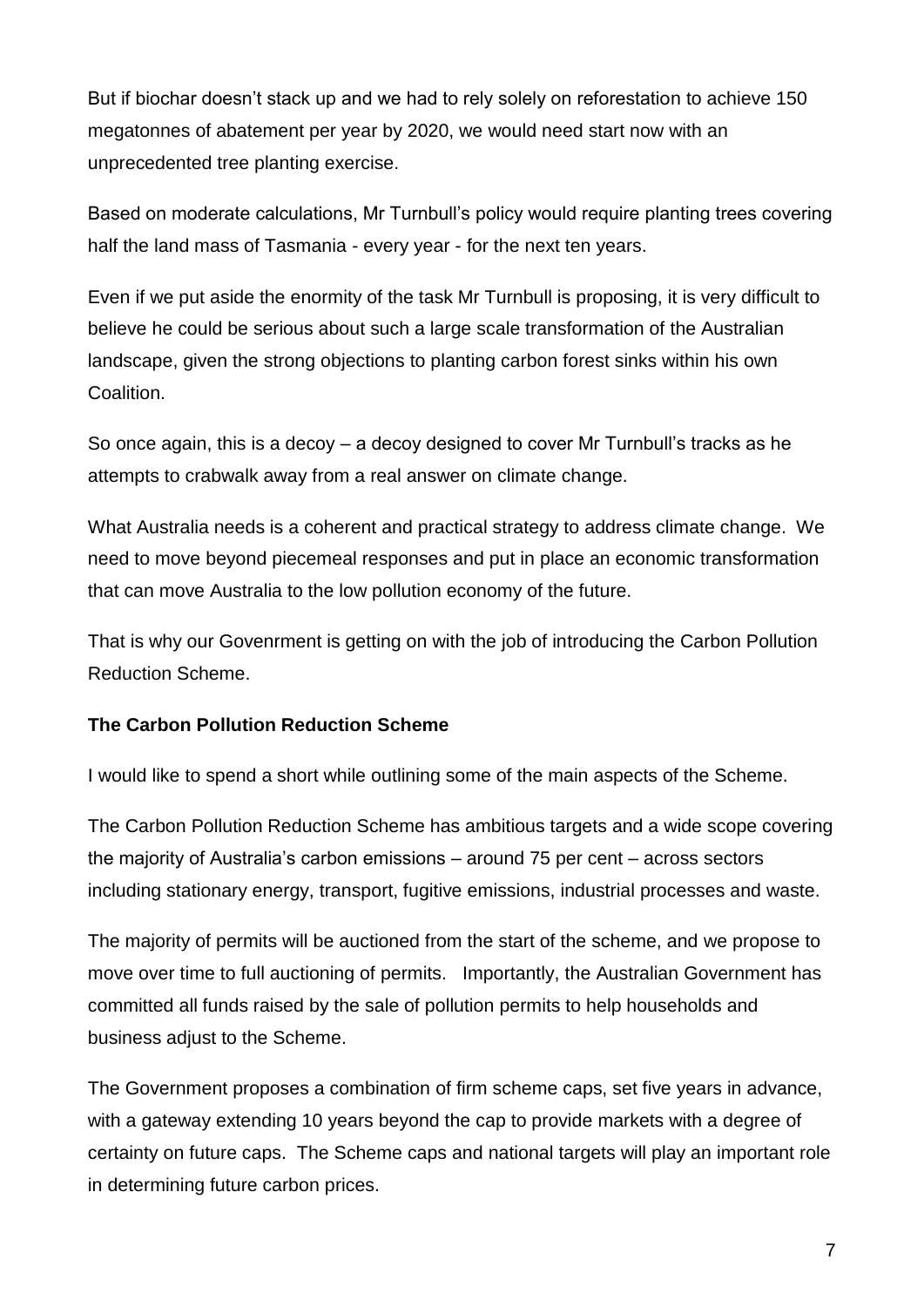What is less understood is the central role of the international carbon market in determining carbon prices.

Australia's Carbon Pollution Reduction Scheme has been designed to link in with existing Kyoto mechanisms and to eventually link with other international schemes as these schemes are implemented and mature. This will reduce the overall cost to the Australian economy.

As in other areas of economic life, participants in the market will need to pay careful attention to international carbon market dynamics rather than focussing exclusively on the domestic market.

In addition to the scheme caps and international linking, the forward carbon price will also be influenced by other Scheme features including the rules for banking and borrowing and rules about international linking. The Scheme will also contain a time limited price cap designed to prevent extreme prices within the scheme and to provide business with certainty over the maximum level of compliance.

We also propose to address the potential problem of carbon leakage. Transitional assistance in the form of free permits will be provided to the most emissions-intensive trade-exposed activities.

Managing this important structural change at the lowest cost is the tough job of economic reform that this Government is taking on.

## **Modelling**

The Scheme design is also backed up by robust and credible long-term modelling by the Australian Treasury.

This modelling concluded that responsible action now is less expensive than later action. It also concluded that strong coordinated global action reduces the economic cost of achieving environmental objectives, reduces distortions in trade-exposed sectors and provides insurance against climate change uncertainty.

The modelling shows that we can still reduce our emissions while continuing to grow our economy. Acting now to reduce emissions will be cheaper than acting later or even worse not acting at all.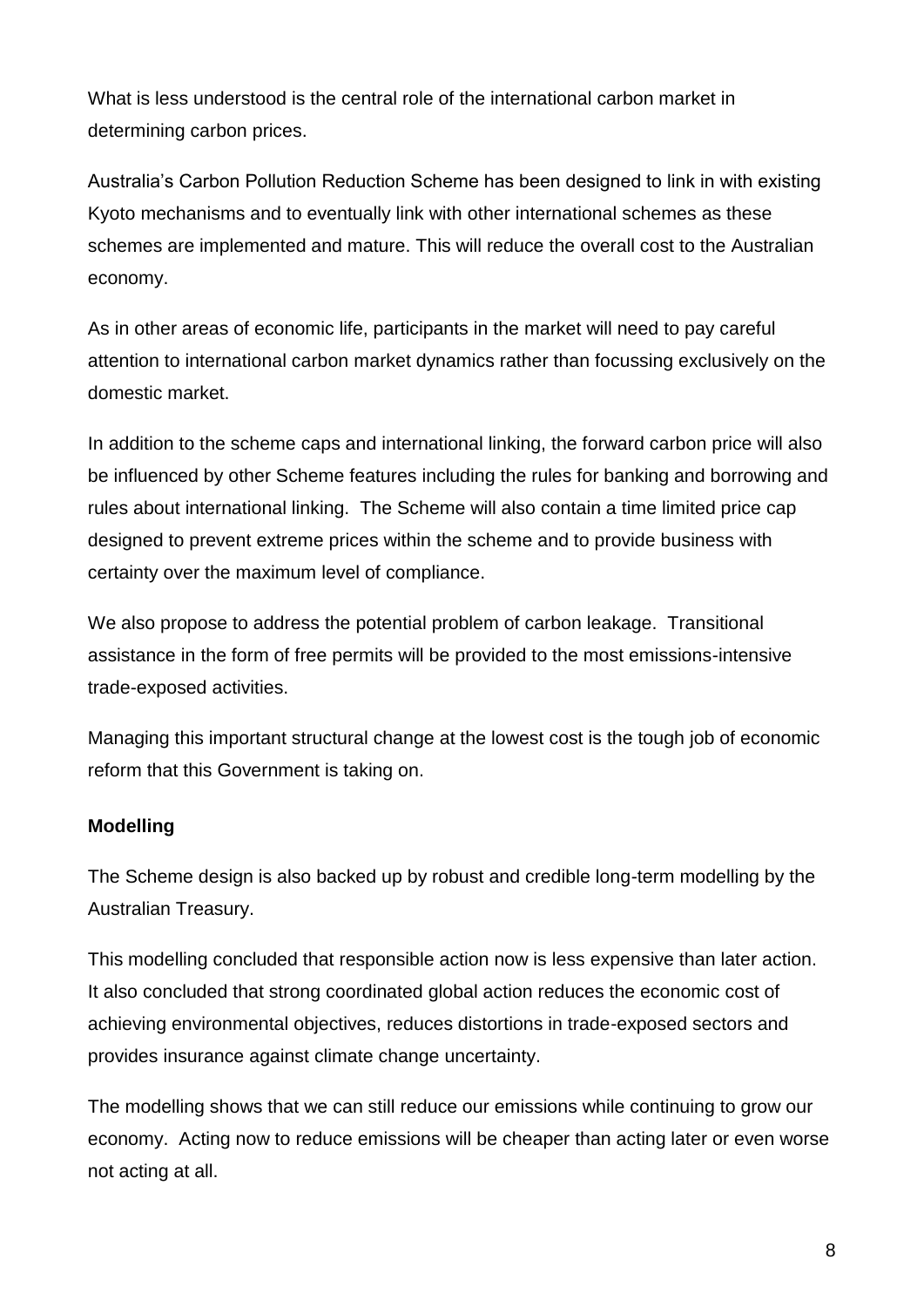Crucially, the modelling suggests that real GNP per capita growth slows by one tenth of one percent per year as a result of putting a price on emissions.

This is one fifth of the cost of population ageing. Moreover, this does not take into account the costs avoided by successful global action on climate change. The Government accepts the findings of the Garnaut Review that the costs of inaction will be greater than the costs of action.

## **Developing Australia's carbon market – creating opportunities for businesses**

As outlined in the White Paper, an effective global carbon market will play a key role in developing sound international solutions to climate change by fostering least-cost global abatement.

In Australia, the Scheme will create new types of financial product. Over time, these will be traded on world markets.

Australia is well placed to provide the necessary services to support developing carbon markets in the Asia-Pacific region.

We are a regional commercial centre with world-class financial institutions, developed capital markets, a skilled workforce, high standards of corporate, financial and regulatory governance and political stability.

The potential value of such a hub in Australia could have significant benefits for our economy.

Globally, countries that have begun early the transition to a low carbon economy will develop the innovative businesses and specialised expertise to help other economies with their transition.

This will deliver substantial investment in clean technologies that enable us to maintain and improve living standards while reducing out impact on the climate.

As I have already highlighted, if we are going to truly tackle climate change at the lowest cost, we will need to harness the full power of market forces.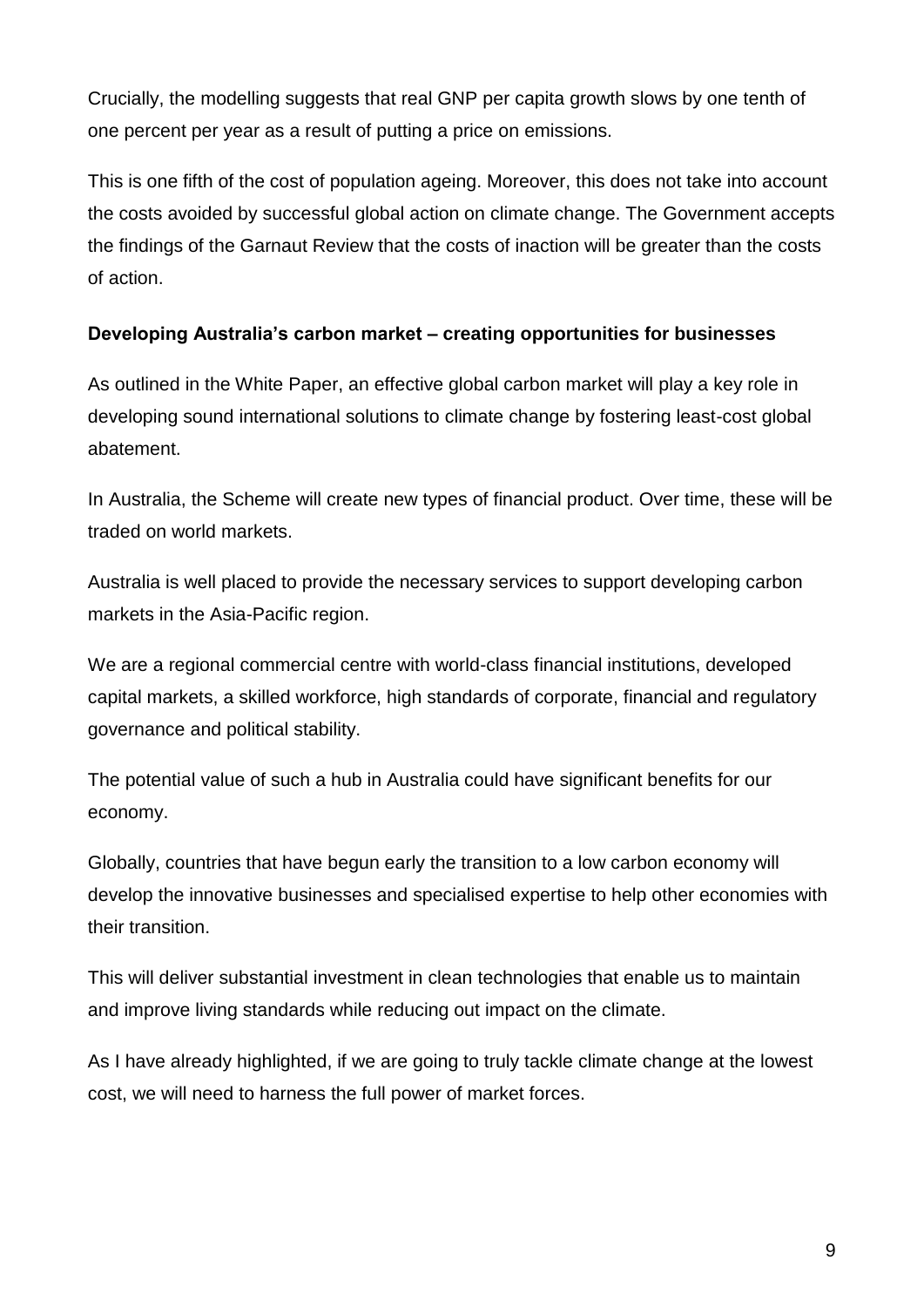## **Complementary measure - fast tracking the low pollution future**

And as I have said, the Australian Government views the Carbon Pollution Reduction Scheme as the central means of reducing carbon pollution.

And we also recognise that there are a range of critical complementary policies that need to operate alongside emissions trading. These policies will fast track the introduction of low emissions technologies.

As part of Australia's move to a low pollution future, the Government has committed to a 20 per cent Renewable Energy Target, new Solar Credits, investment in carbon capture and storage demonstration and action on energy efficiency.

The Renewable Energy Target will ensure 20 per cent of Australia's electricity – the equivalent of all household electricity consumption - is sourced from renewables by 2020, helping us build the low-pollution economy and jobs of the future.

Energy efficiency also forms an important element of the Government's emissions reduction strategy. This is why, as part of its fiscal stimulus response to the global financial crisis, the Australian Government has included energy efficiency and renewable energy measures. The effect of these measures announced in the recently passed, \$42 billion, stimulus package is estimated to contribute to meeting Australia's greenhouse gas emissions reduction target by over 40 million tonnes by 2020.

#### **The international climate change agenda in 2009**

We must recognise that any action that Australia takes must be placed in an international context.

2009 represents the second half of the two year Bali Roadmap process agreed by countries in December 2007 and will be an intense year of negotiations leading up to the 15th Conference of the Parties in Copenhagen at the end of this year.

In Copenhagen we will be seeking a comprehensive and effective agreement that sets the world on a path to reduce emissions and to avoid dangerous climate change. Australia believes it is possible to secure an agreement that achieves this objective while maintaining economic development.